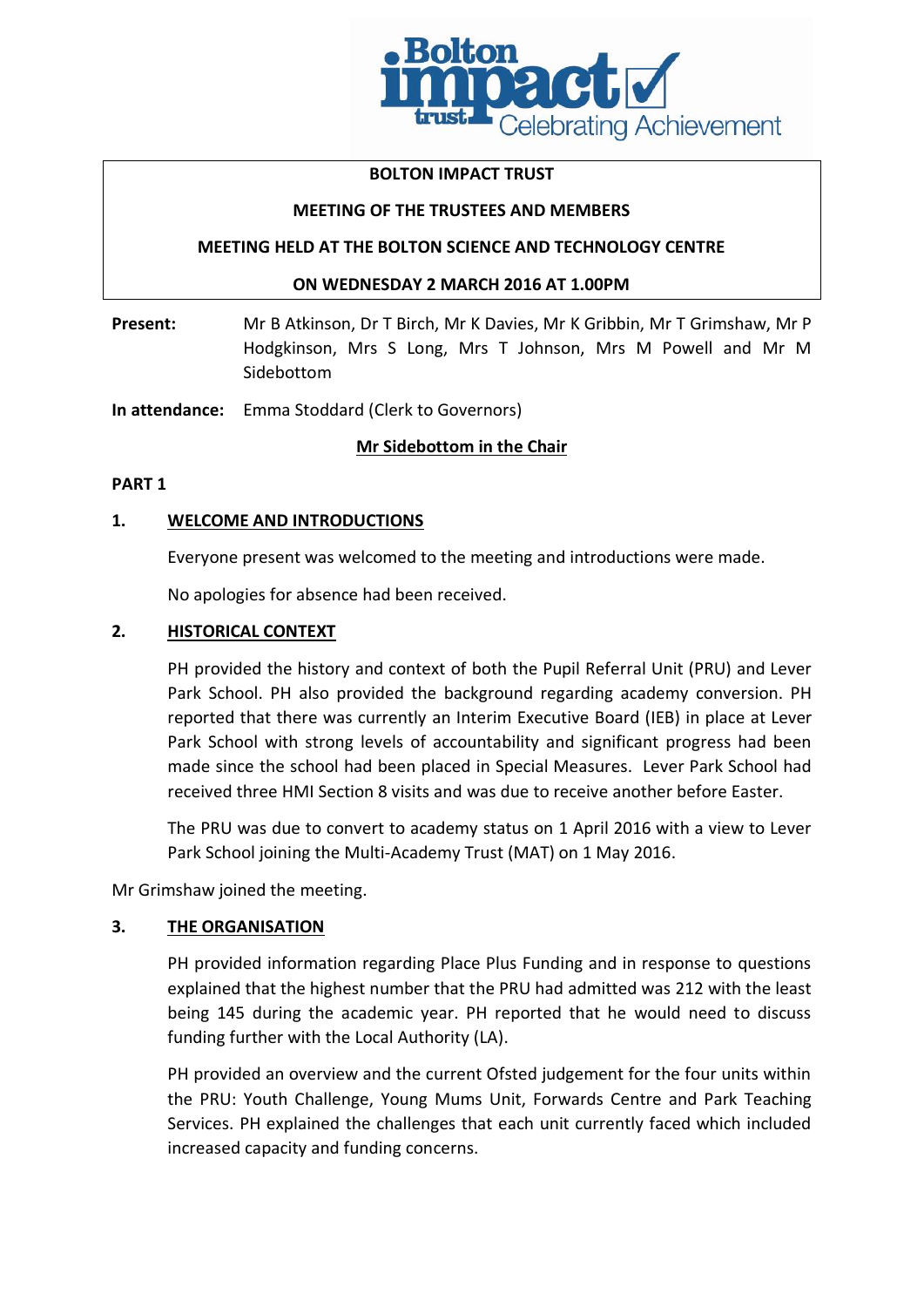

In response to questions PH explained that Special Schools and PRUs were not measured against the same framework as mainstream schools, however aspects of this were becoming increasingly apparent i.e. three levels of progress was now being considered. PH added that there was also more collaboration with mainstream schools and Lever Park currently worked very closely with St. James's High School which was an outstanding mainstream school and was also a Teaching School.

In response to questions PH reported that Bolton Impact Trust was only committed to supporting Lever Park to enable the provision to remain in Bolton. MP added that members and trustees would need to safeguard against the Multi-Academy Trust (MAT) growing too fast.

### **4. PROPOSED GOVERNANCE MODEL FOR THE NEW TRUST**

The proposed governance model was circulated. PH explained that it was originally proposed that KD be a Member but this would exceed the 19.9% limit for LA Officers (including those recently retired).

MP asked SL to recommend a Mental Health practitioner to fill the Health vacancy. SL stated that she felt Equality and Diversity also needed to be a consideration and the Trust should be representative of the pupils that it served. PH provided a brief overview of the context of the PRU and Lever Park School. The profile was significantly White British with a small cohort of Gypsy Roma pupils. Members and trustees were invited to visit the provision on each site.

The Local Governing Body model and committee structure was discussed and consideration was given as to whether a Risk / Audit Committee and a separate Finance Committee were required.

KD left the meeting at this point.

Following a unanimous vote it was:

**Resolved:** i) That the Members of the Bolton Impact Trust be as follows:

Chair of Trustees Tony Grimshaw Kevin Gribbin Sue Long Bob Atkinson

ii) That the Trustees of the Bolton Impact Trust be as follows:

Tony Grimshaw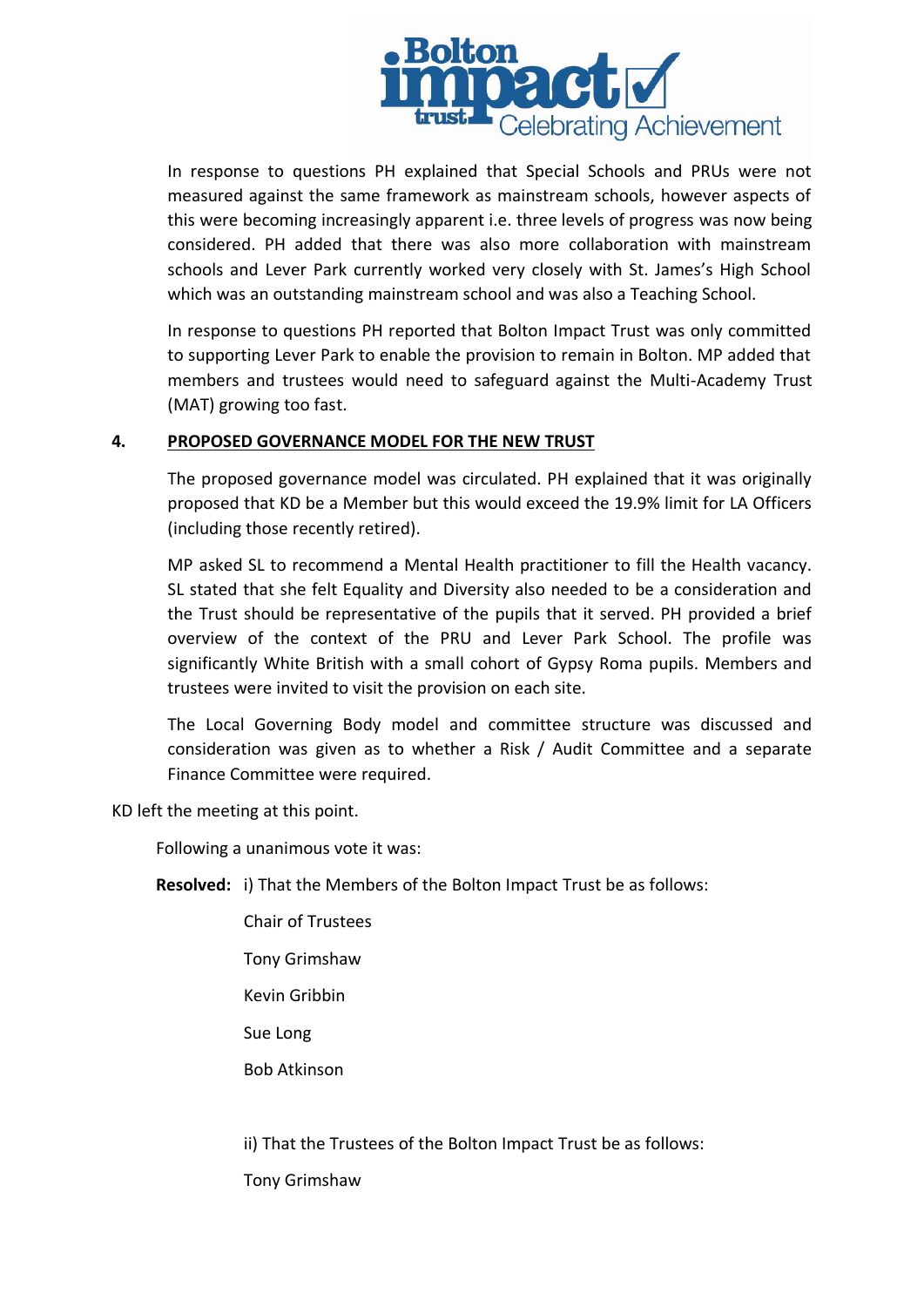

Mary Powell Paul Hodgkinson Mike Sidebottom Tanya Johnson Tony Birch Keith Davies Kevin Gribbin Phil Hewitt – awaiting confirmation 2 Vacancies (1 x Health, 1 x Financial)

iii) That the proposed Governance Model be approved

# **5. ROLES OF MEMBERS AND TRUSTEES**

This item had been discussed under the previous agenda item.

## **6. QUESTIONS**

There were no further questions raised.

## **PART 2**

# **1. APPOINTMENT OF CHAIR OF TRUSTEES**

PH reported that Bolton Impact Trust needed to appoint a Chair of Trustees and provided a brief overview of the role. Members and Trustees discussed the role and MS proposed that MP be elected as Chair of Trustees. MP reported that she would be willing to accept this role but that consideration would need to be given to claiming expenses as this would involve a significant amount of travelling.

Following a unanimous vote it was:

**Resolved:** i) That Mary Powell be appointed as Chair of Trustees of Bolton Impact Trust

> ii) That in her role as Chair of Trustees, Mary Powell also be appointed as a Member of Bolton Impact Trust

# **2. APPOINTMENT OF PAY & PERFORMANCE COMMITTEE**

PH explained that the budget would transfer over to the Trust on 1 April 2016. In response to questions PH reported that there would be sufficient funds allocated in the budget to appoint a Finance Director and this needed to be a priority for the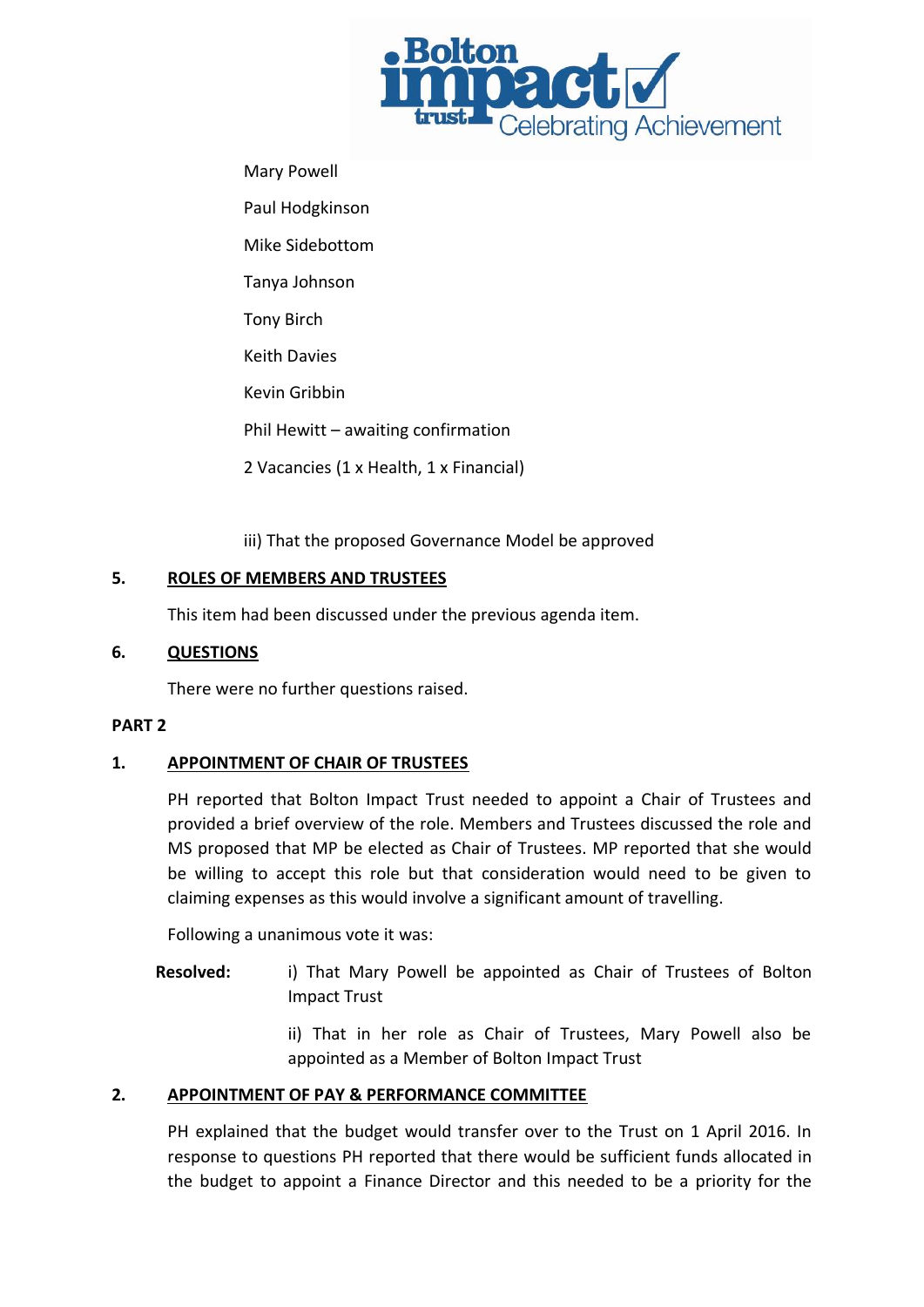

Trust. TB reported that it would be a stable budget but all schools needed to be alert to the increasing costs including pay awards, pensions and national insurance contributions. PH reported that there was significant demand for the provision offered by the PRU and Lever Park School from high schools and numbers were not expected to be less than full capacity.

Following a unanimous vote it was:

**Resolved:** i) That the Pay & Performance Committee members be agreed as Mary Powell, Tanya Johnson and Kevin Gribbin

> ii) That the Pay & Performance Committee be delegated authority to appoint the Executive Principal and Finance Director of Bolton Impact Trust including making decisions regarding salary and terms and conditions

### **3. TRUSTEES MEETING WITH SOLICITORS ON 7 MARCH 2016**

Representatives from Browne Jacobson were meeting with the PRU Management Committee on 7 March 2016 at 4.00pm and had also requested to meet with three Trustees at 2.30pm.

**Agreed:** That Mary Powell, Tony Grimshaw and Tanya Johnson (and Paul Hodgkinson) meet with the Browne Jacobson at 2.30pm on Monday 7 March 2016

### **4. DATES OF NEXT MEETINGS**

| Meeting of the Trustees | Monday 18 April 2016 at 1.30pm                                                                    |
|-------------------------|---------------------------------------------------------------------------------------------------|
|                         | Venue: Lever Park School, Horwich, Bolton                                                         |
| Meeting of Members:     | Tuesday 17 May 2016 at 10.30am                                                                    |
|                         | Venue: Youth Challenge (Smithills site)                                                           |
| Site Tours:             | Thursday 14 April 2016 at 10am meeting at Youth<br>Challenge (K Gribbin, M Powell, K<br>Davies)   |
|                         | Thursday 21 April 2016 at 9.30am meeting at<br>Youth Challenge (S Long, B Atkinson, T<br>Johnson) |